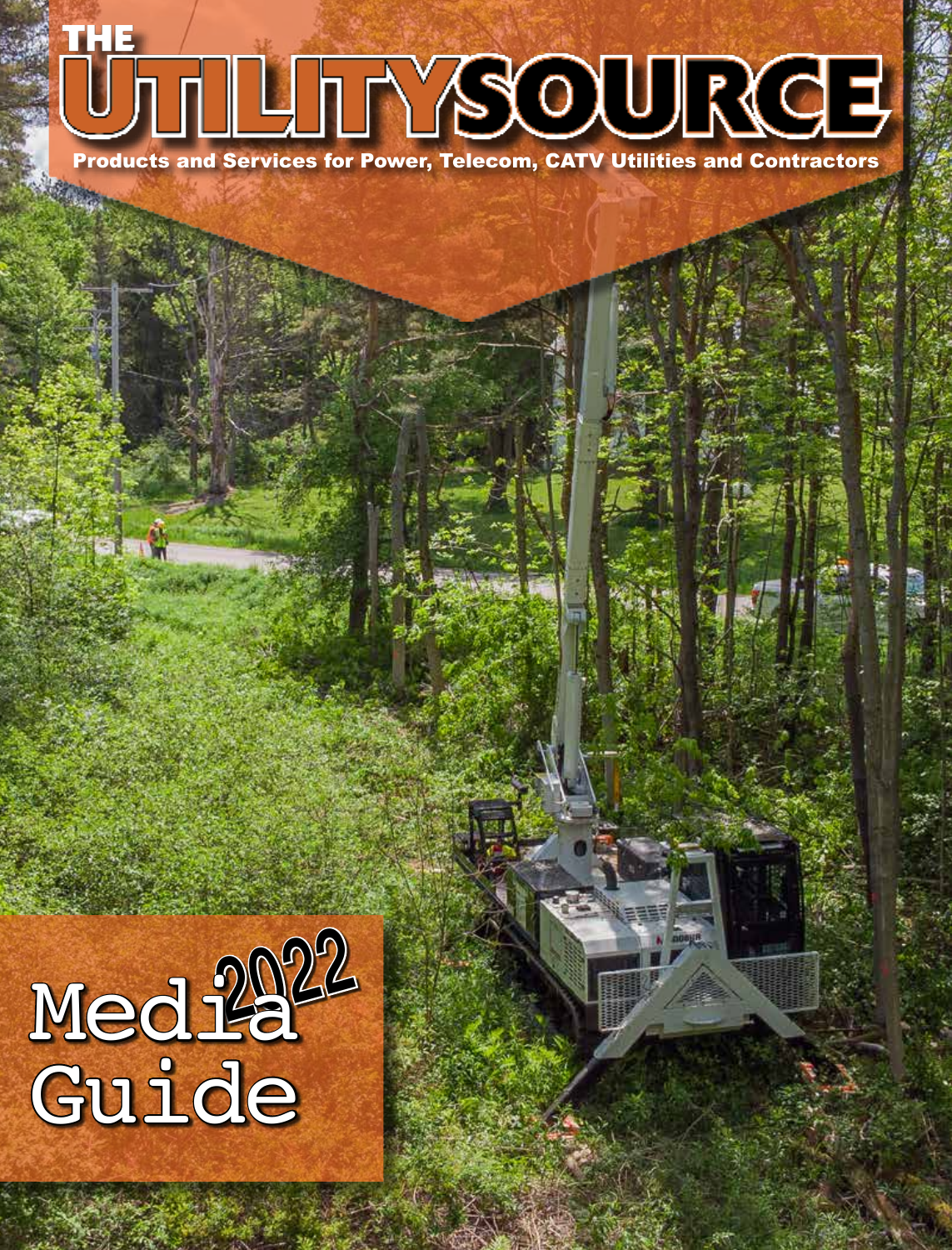## *Reach Out*

*Companies*

*The Utility Source™* is a digital magazine delivered monthly to 80,000 key decision makers in Power, Telecom and CATV Utilities and Contractor companies. Each reader has opted-in to recieve the magazine insuring your message reaches those responsible for the buying or specifying decisions for their company. In addition to the digital magazine, we print copies of the magazine for distribution at the key industry tradeshows.

## *Tell Your Story*

Articles in *The Utility Source™* are written to explain specific products and services for the utility markets- the how, why and the unique abilities of these products and services. Sharing your story educates readers so they make better buying decisions for their company. We offer a variety of article opportunities to tell your story to the right audience at the right time.

Industry News: General interest news articles regarding accomplishments of people throughout the industry. Key hires, promotions or retirements are announced in this section. Company expansions, mergers, ect. are also included.

Feature Topic Articles: Extended in- depth instructional or informational articles.

Company Profile: Promotional article designed to tell the story of a company, products and the key people responsible for the success of the company.

Product Focus Articles: Written to explain unique features and benefits of a specific product.

New Product Spotlight: This section announces new products or updates to existing products.

### *Connect*

Delivering *The Utility Source™* as digital media pro- actively engages readers and directs them to quickly connect to your website giving you the oppourtunity to engage them early in the buying process. Our analytics make it easier to calculate your ROI.





#### *Job Titles*



#### *Regional Distribution*

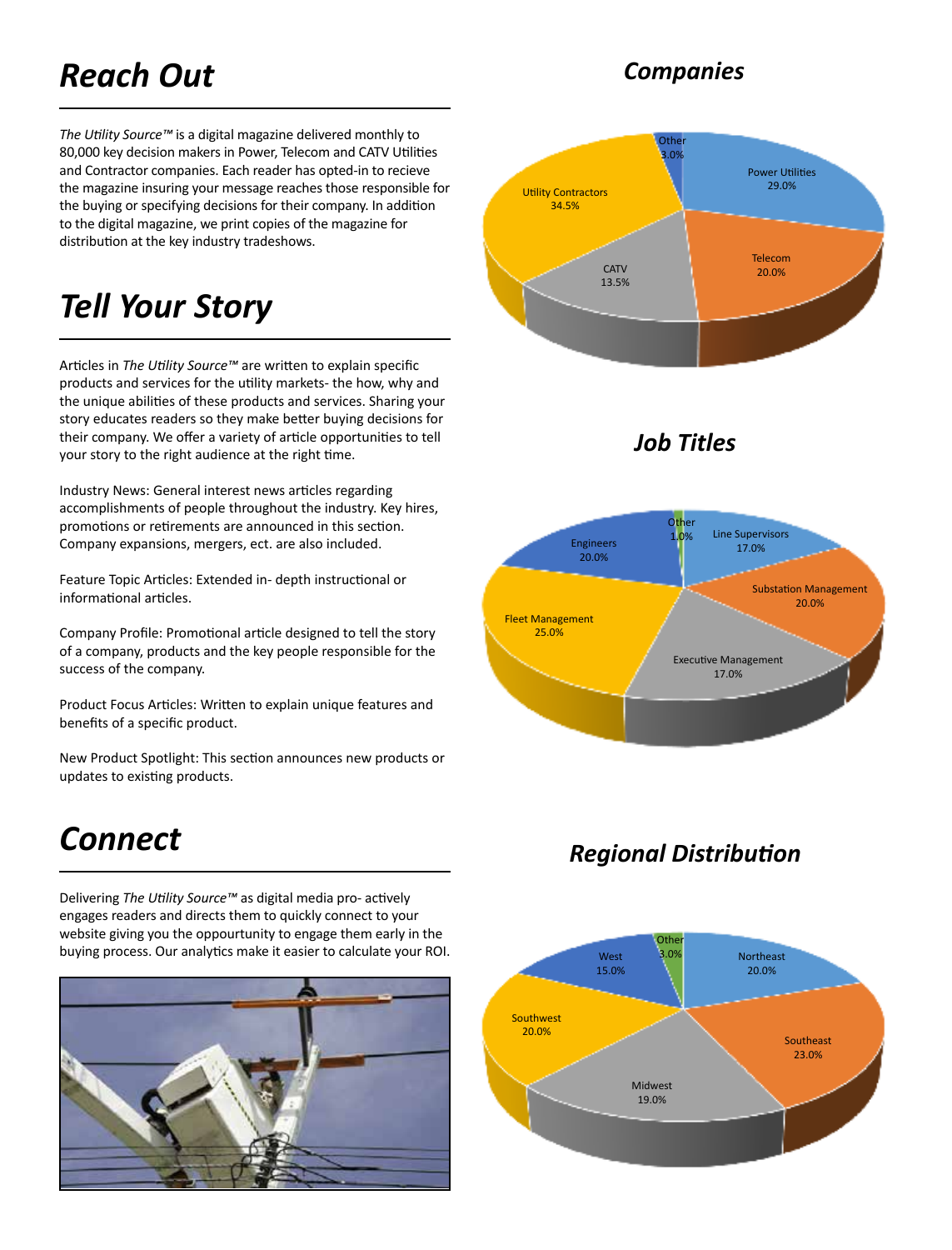## *2022 Editorial Calendar*

| Issue:               | <b>Topics:</b>                  | <b>Product Showcase:</b>               | <b>Materials Deadline:</b> |
|----------------------|---------------------------------|----------------------------------------|----------------------------|
| January '22          | <b>Underground Construction</b> | <b>Truck Accessories</b>               | December 4, 2021           |
| <b>February '22</b>  | <b>Tools &amp; Supplies</b>     | <b>Augers &amp; Drills</b>             | <b>January 7, 2022</b>     |
| March '22            | <b>Wire &amp; Cable</b>         | <b>Safety Products</b>                 | February 4, 2022           |
| April '22            | <b>Computer Software</b>        | <b>Substations . Underground</b>       | <b>March 4, 2022</b>       |
| <b>May '22</b>       | <b>Test &amp; Measure</b>       | <b>Trailers</b>                        | <b>April 1, 2022</b>       |
| June '22             | <b>Safety</b>                   | <b>Testing . Trucks &amp; Trailers</b> | May 6, 2022                |
| July '22             | <b>Annual Buyer's Guide</b>     | <b>June 3,2022</b>                     |                            |
| <b>August '22</b>    | <b>Vehicle Accessories</b>      | <b>Off Road &amp; Utility Vehicles</b> | <b>July 1, 2022</b>        |
| <b>September '22</b> | <b>Fleet Management</b>         | <b>Buckets &amp; Attachments</b>       | <b>July 29, 2022</b>       |
| October '22          | <b>Security &amp; Safety</b>    | Wire & Cable . Lighting                | September 2, 2022          |
|                      |                                 |                                        | <b>October 7, 2022</b>     |
| November '22         | <b>Solar &amp; Wind Power</b>   | <b>Conduit</b>                         |                            |
| December '22         |                                 | <b>Top Products of 2021</b>            | <b>November 4, 2022</b>    |